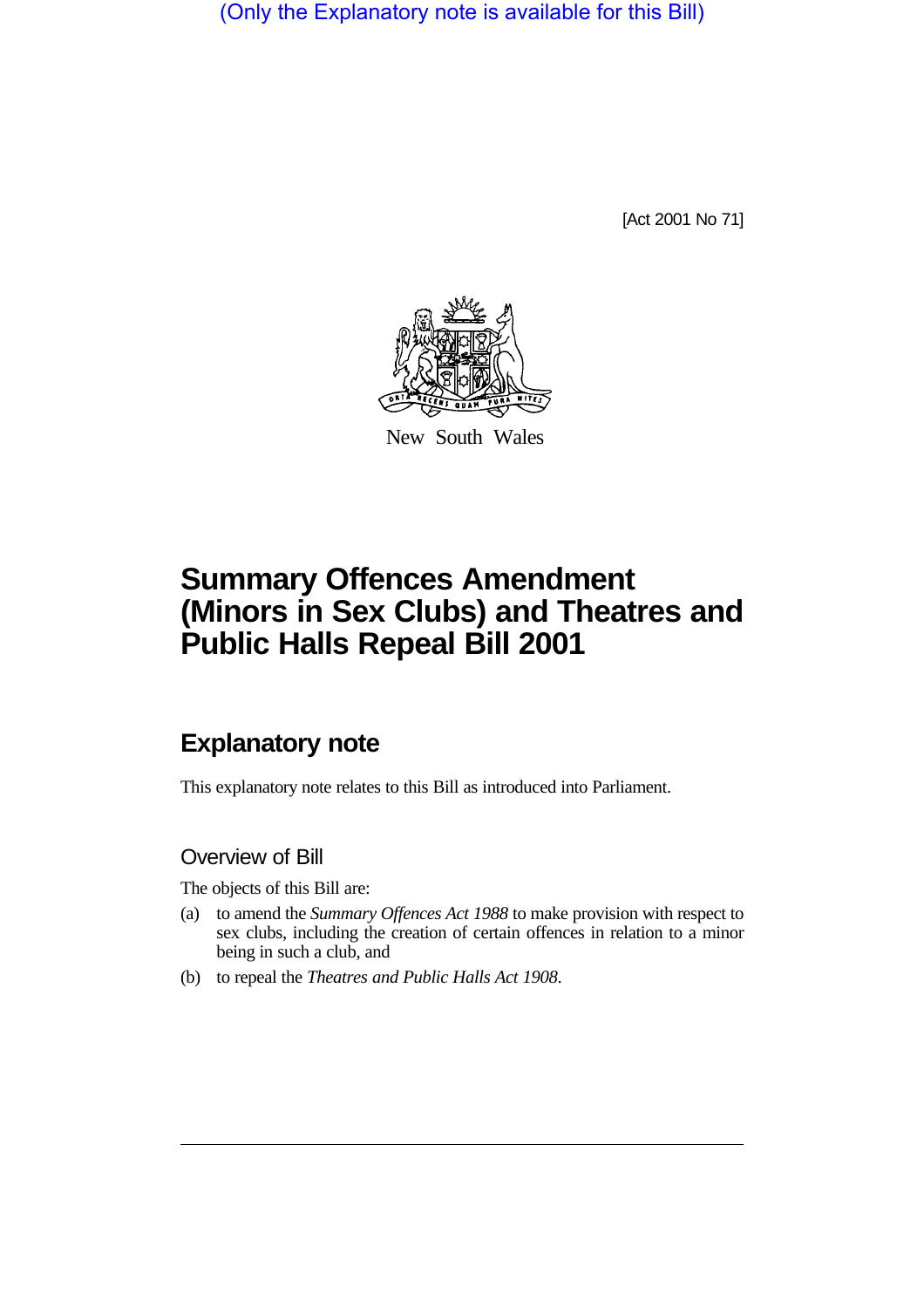Summary Offences Amendment (Minors in Sex Clubs) and Theatres and Public Halls Repeal Bill 2001 [Act 2001 No 71]

Explanatory note

#### Outline of provisions

**Clause 1** sets out the name (also called the short title) of the proposed Act.

**Clause 2** provides for the commencement of the proposed Act on a day or days to be appointed by proclamation.

**Clause 3** is a formal provision giving effect to the amendments to the *Summary Offences Act 1988* set out in Schedule 1.

**Clause 4** repeals the *Theatres and Public Halls Act 1908*.

**Clause 5** is a formal provision giving effect to the amendments of the Act and regulation set out in Schedule 2.

### **Schedule 1 Amendment of Summary Offences Act 1988**

**Schedule 1 [1]** amends the *Summary Offences Act 1988* by inserting proposed Part 3A (proposed sections 21A–21F) in that Act.

Proposed section 21A defines certain terms used in proposed Part 3A. In particular, *declared sex club* is defined as premises for the time being declared under the Part as a sex club, and a *manager* of such a club is defined as the person having the management or control, or otherwise being in charge, of such a club.

Proposed section 21B enables the Minister, on the application of a senior police officer, to declare premises to be a sex club under proposed Part 3A. Before doing so, the Minister is to be satisfied that the premises are used solely or substantially for live sex entertainment and that there is no effective prohibition on minors entering such premises.

Proposed section 21C provides the means by which such a declaration is to be notified, including publication in the Gazette and personal service on the manager, or a person entitled to the proceeds, of the premises.

Proposed section 21D makes it an offence for a person who is engaged in the operation of a declared sex club to permit a minor to enter or remain in the club. The maximum penalty for the offence will be 20 penalty units. A person is engaged in the operation of a declared sex club if the person is the manager of the club, is employed to carry out duties in the club or is entitled to the proceeds of the club or is otherwise concerned in the management of the club. However, it will be a